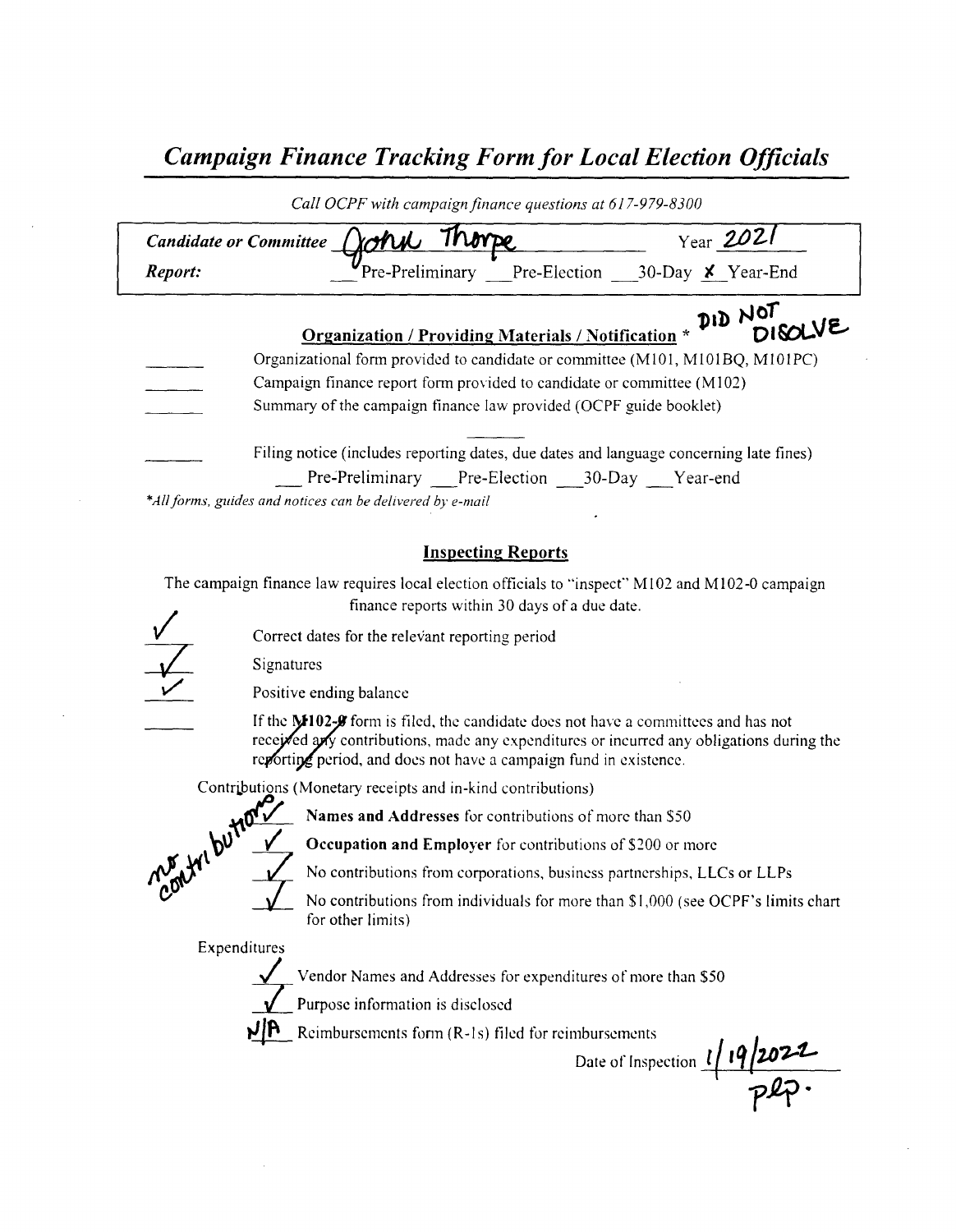

Commonwealth

### Form CPF <sup>M</sup> 102: Campaign Finance Report of Massachusetts Office of Campaign and Political Finance

*Pile with: Director*<br>Office of Campaign and Political Finan<br>One Ashburton Place Rm. 411<br>Boston, MA 02108<br>(617) 979-8300

CPF ID# 17231

Reporting Period: Beginning: 1/ 1/ 2021 Ending: 12/ 31/ <sup>2021</sup>

Type of Report: 2021 Pre-preliminary Report

Thorpe, John Timothy Thorpe Committee

Municipal, Local Filer **Kristen Elechko** 

97 South St. # 3 48 Nerd Ave. Northampton, MA 01060

Full Name of Candidate Committee Name

Office Sought/ District Game of Committee Treasurer

Residential Address Committee Address



Affidavit of Committee Treasurer:

I certify that I have examined this report, including attached schedules and it is, to the best of my knowledge and belief, <sup>a</sup> true and complete statement of all campaign finance activity including all contributions, loans, receipts, expenditures, disbursements, inkind contributions and liabilities for this reporting period and represents the campaign finance activity of all persons acting under the authority or on behalf of this committee in accordance with the requirements of M. G. L. c. 55.

 $E$ lecente  $1/18/22$ Signed under the penalties of perjury:<br> $\iiint_{A} \left( \frac{1}{2} \right)$  $\left($   $\mathcal{W}$ 

Affidavit of Candidate (check 1 box only) :

Candidate with Committee and no activity independent of the committee

I certify that I have examined this report, and attached schedules and it is, to the best of my knowledge and belief, a rue and complete statement of all campaign finance activity, of all persons acting under the authority or on behalf of this committee in accordance with the requirements of M.G.L. c. 55. I have not received any contributions, incurred any liabilities nor made any expenditures on my behalf during this reporting period.

Candidate without Committee OR candidate with independent activity filing separate report.

IDI certify that I have examined this report and attached schedules and it is, to the best of my knowledge and belief, a true and complete statement of all campaign finance activity including contributions, loans, receipts, expenditures, disbursements, disbursements,

inkind contributions and liabilities for this reporting period and represents the campaign finance activity

of all persons acting under the authority or on behalf of this committee in accordance with the requirements of M.G.L. c. 55. Signed under the penalties of perjum

Candidate's signature (in ink

 $1.18.2022$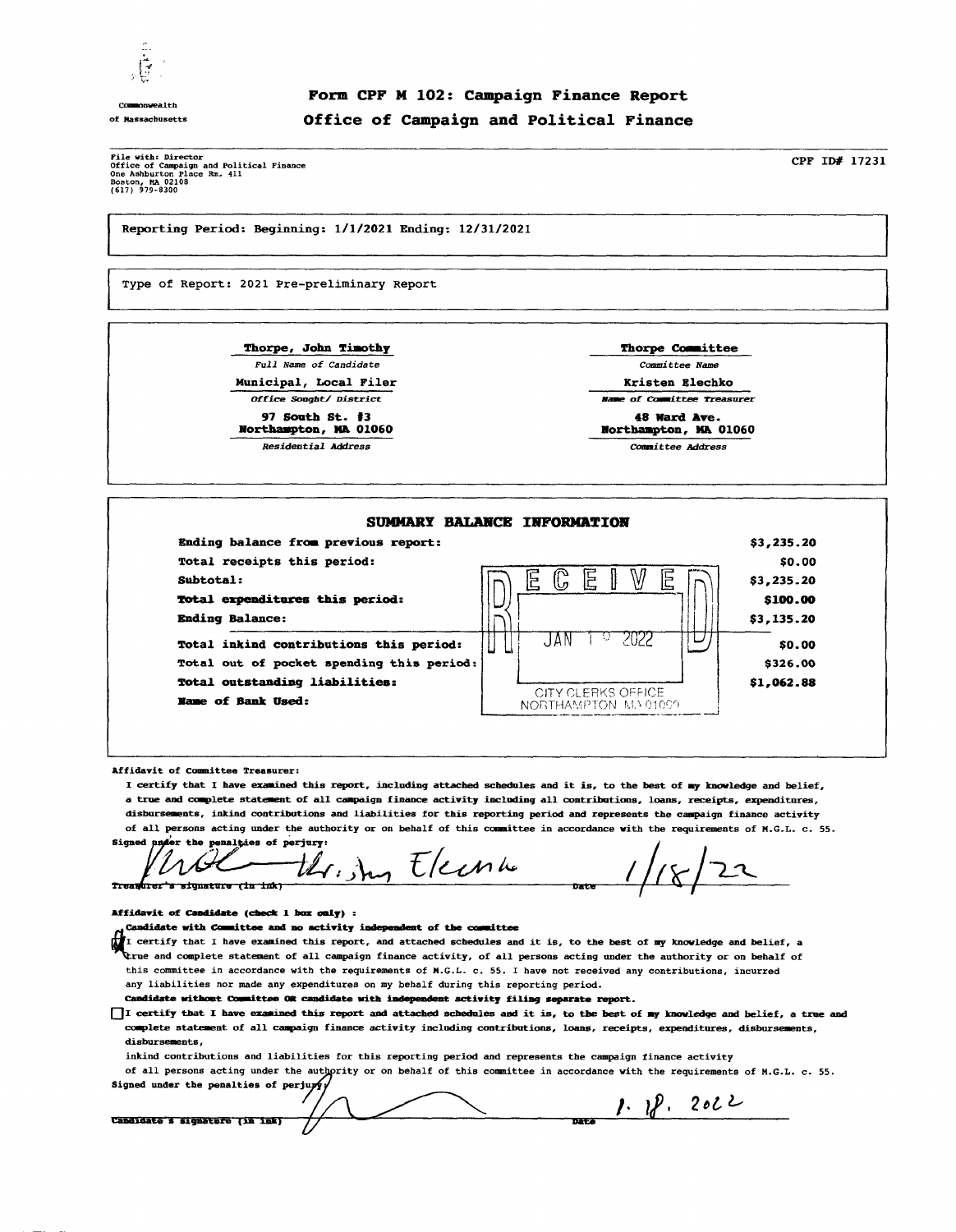## Schedule B: Expenditures

M.G.L. c. 55 requires commuttees to list, in alphabetical order, all expenditures over \$50 in a reporting period<br>Commuttees must keep detailed accounts and records of all expenditures, but need only itemize those over \$50.

| Date Name and Address     |                                     |          | <b>Amount Purpose</b>                      |
|---------------------------|-------------------------------------|----------|--------------------------------------------|
| 5/17/2021 Jamie Coco      |                                     |          | \$100.00 Website, Social Media Development |
| 49 Eastern Ave            |                                     |          |                                            |
| South Deerfield, MA 01373 |                                     |          |                                            |
|                           | <b>Total Itemized Expenditures:</b> | \$100.00 |                                            |

Total Unitemized Expenditures: \$0.00 Total Expenditures: \$100.00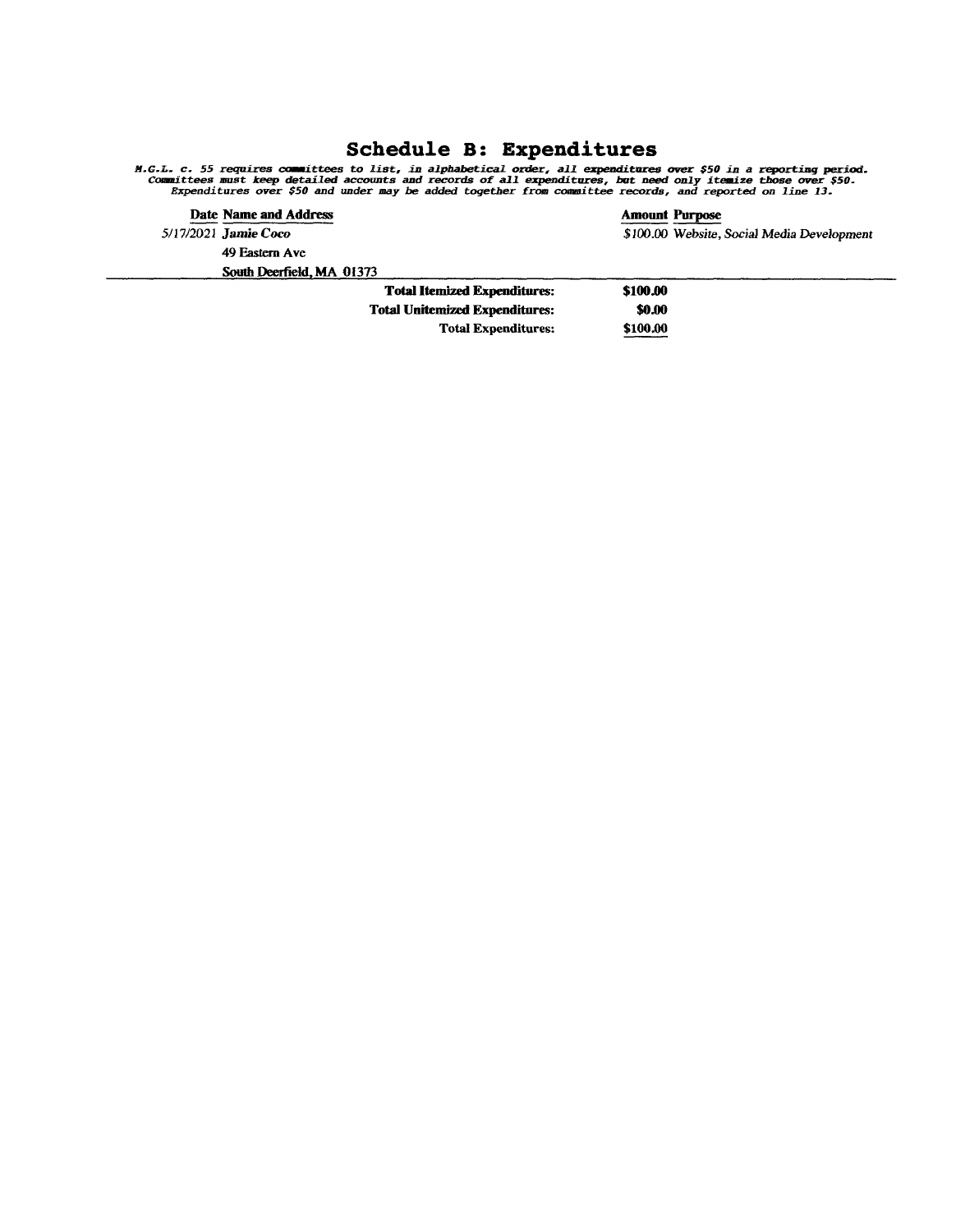### Schedule D: Liabilities

A. G. L. c. 55 requires committees to report ALL liabilities which have been reported previously and are still outstanding, as well as the liabilities incurred during this reporting period.

| Date To Whom Due                 | <b>Reduction</b> | <b>Loan Amount Purpose</b> |                                      |
|----------------------------------|------------------|----------------------------|--------------------------------------|
| $5/17/2021$ Thorpe, John Timothy |                  |                            | \$96.50 Google Workspace &<br>Domain |
| 97 South St. #3                  |                  |                            |                                      |
| Northampton MA, 01060            |                  |                            |                                      |
| 5/17/2021 Thorpe, John Timothy   |                  |                            | \$229.50 Business Subscription       |
| 97 South St. #3                  |                  |                            |                                      |
| Northampton MA, 01060            |                  |                            |                                      |
| 12/31/2020 Thorpe, John Timothy  |                  | \$736.88                   |                                      |
| 97 South St. #3                  |                  |                            |                                      |
| Northampton, MA 01060            |                  |                            |                                      |
| <b>Outstanding Liabilities:</b>  |                  | \$1,062.88                 |                                      |